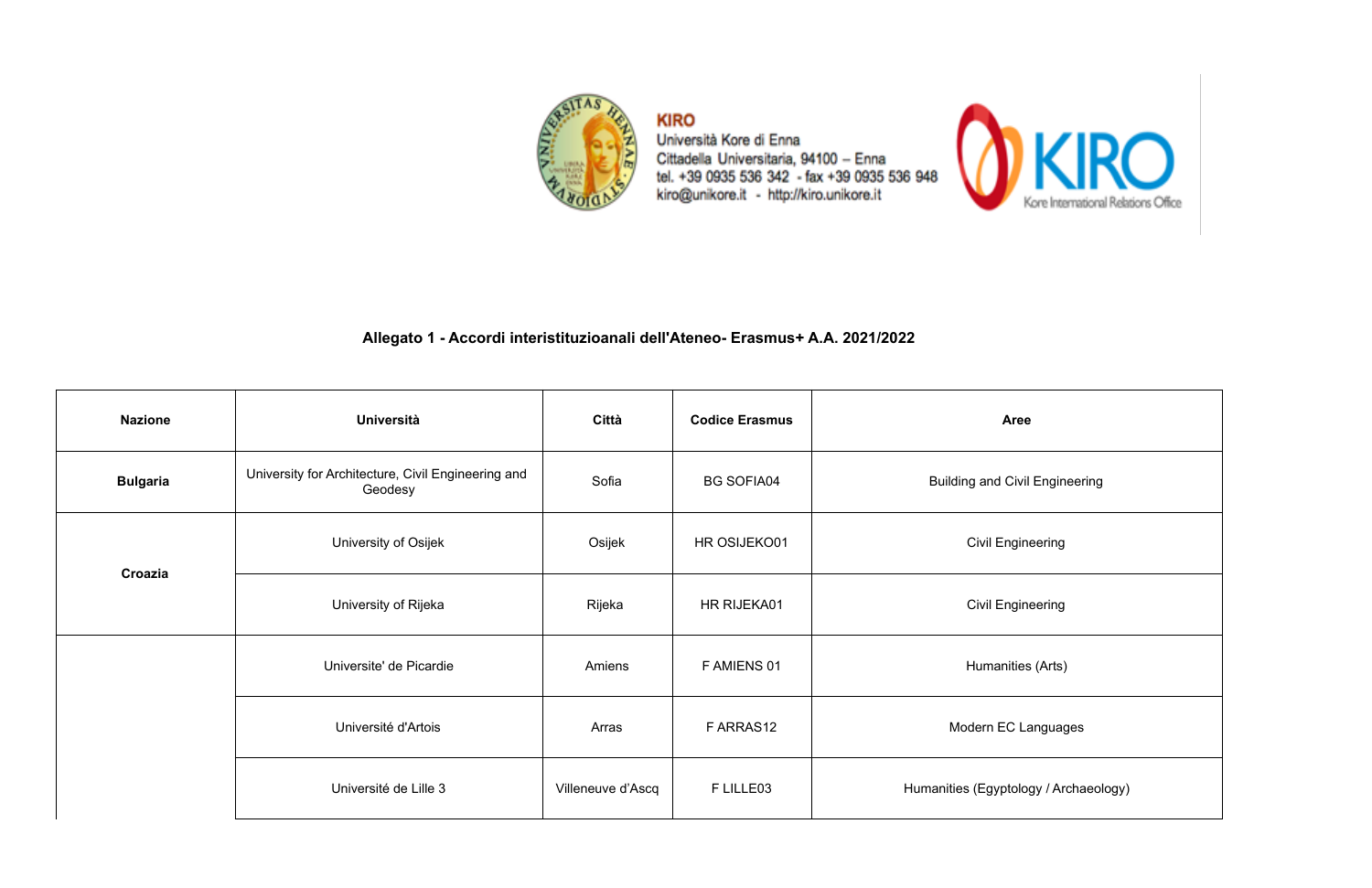|                | Université de Lorraine                                      | Metz         | F NANCY43   | Modern EC Languages                       |
|----------------|-------------------------------------------------------------|--------------|-------------|-------------------------------------------|
| <b>Francia</b> | Université de Pau et des Pais de l'Adour                    | Pau          | F PAU01     | Modern EC Languages                       |
|                | Université Rennes 2                                         | Rennes       | F RENNES02  | Humanities                                |
|                | Université de Rouen                                         | Rouen        | FR ROUEN01  | Law                                       |
|                | Université de Valenciennes                                  | Valenciennes | F VALENCI01 | Modern Languages                          |
|                | Johannes Gutemberg Universitat Mainz                        | Mainz        | D MAINZ01   | Law                                       |
|                | Eberhard Karls Universität                                  | Tübingen     | D TUBINGE01 | Literature and Linguistics                |
| Germania       | RheinMain University of Applied Sciences                    | Wiesbaden    | D WIESBAD01 | <b>Building and Civil Engineering</b>     |
|                | Universitat des Saarlandes                                  | Saarland     | D SAARBRU01 | Law                                       |
|                | University of Göttingen                                     | Gottingen    | D GOTTING01 | Languages                                 |
| Grecia         | Aspete (School of Pedagogical & Technological<br>Education) | Atene        | G ATHINE53  | Building and Civil Engineering; Education |
| Lettonia       | Latvian Academy of Culture                                  | Riga         | LV RIGA08   | Arts, Modern Languages                    |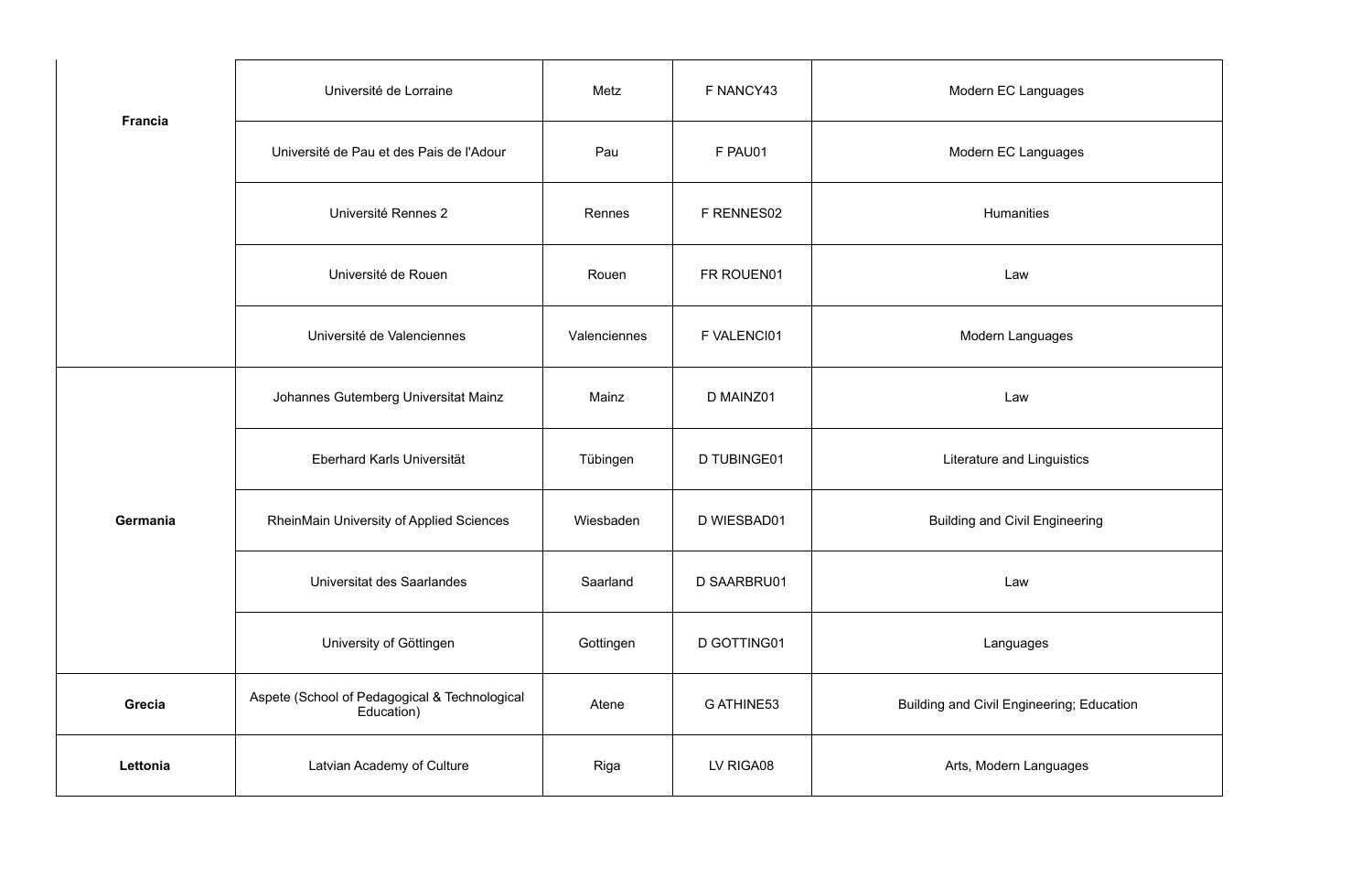| Lituania   | Northern Lithuania College                                    | Siauliai         | LT SIAULIA 02 | <b>Business Studies and Management; Law</b>                                                                                                                                  |  |
|------------|---------------------------------------------------------------|------------------|---------------|------------------------------------------------------------------------------------------------------------------------------------------------------------------------------|--|
| Norvegia   | Norwegian University of Science and Technology<br>(NTNU)      | Trondheim        | N TRONDHE01   | <b>Building and Civil Engineering</b>                                                                                                                                        |  |
|            | University of Bialystok                                       | <b>Bialystok</b> | PL BIALYST04  | Law                                                                                                                                                                          |  |
|            | Politechnika Gdanska                                          | Gdansk           | PL GDANSK03   | Architecture and Town Planning                                                                                                                                               |  |
|            | Wszechnica Swietokrzyska Holy Cross University                | Kielce           | PL KIELCE04   | Education; Languages                                                                                                                                                         |  |
|            | University of Opole                                           | Opole            | PL OPOLE01    | Modern Languages                                                                                                                                                             |  |
| Polonia    | Podhalańska Państwowa Wyższa Szkoła<br>Zawodowa w Nowym Targu | Nowy Targ        | PL NOWYTA01   | Architecture; Civil and Environmental Engineering; Physical<br><b>Education and Sport Sciences</b>                                                                           |  |
|            | University of Information Technology and<br>Management (UITM) | <b>Rzeszow</b>   | PL RZESZOW03  | Aviation Management; Business and Administration; Information<br>Technology; Languages                                                                                       |  |
|            | Nicolaus Copernicus University in Torun                       | Torun            | PL TORUN01    | Literature and Linguistics                                                                                                                                                   |  |
|            | The University of Technology and Economics                    | Varsavia         | PL WARSAW17   | Civil Engineering; Economics/ Business and Administration;<br><b>International Relations; Security Services</b>                                                              |  |
|            | Instituto Politecnico Do Cavado e Do Ave                      | Arcozel          | PARCOZEL01    | Business and Administration; Law; Telematic Engineering                                                                                                                      |  |
| Portogallo | Instituto Politécnico de Bragança-IPB                         | Bragança         | P BRAGANC01   | Art and Design; Business Administration; Economics and Business<br>Administration; Education, Teacher Training; Law; Multimedia;<br><b>Physical Education; Sport Science</b> |  |

| <b>Business Studies and Management; Law</b>                                                                                                                                  |
|------------------------------------------------------------------------------------------------------------------------------------------------------------------------------|
| <b>Building and Civil Engineering</b>                                                                                                                                        |
| Law                                                                                                                                                                          |
| Architecture and Town Planning                                                                                                                                               |
| Education; Languages                                                                                                                                                         |
| Modern Languages                                                                                                                                                             |
| Architecture; Civil and Environmental Engineering; Physical<br><b>Education and Sport Sciences</b>                                                                           |
| Aviation Management; Business and Administration; Information<br>Technology; Languages                                                                                       |
| Literature and Linguistics                                                                                                                                                   |
| Civil Engineering; Economics/ Business and Administration;<br><b>International Relations; Security Services</b>                                                              |
| Business and Administration; Law; Telematic Engineering                                                                                                                      |
| Art and Design; Business Administration; Economics and Business<br>Administration; Education, Teacher Training; Law; Multimedia;<br><b>Physical Education; Sport Science</b> |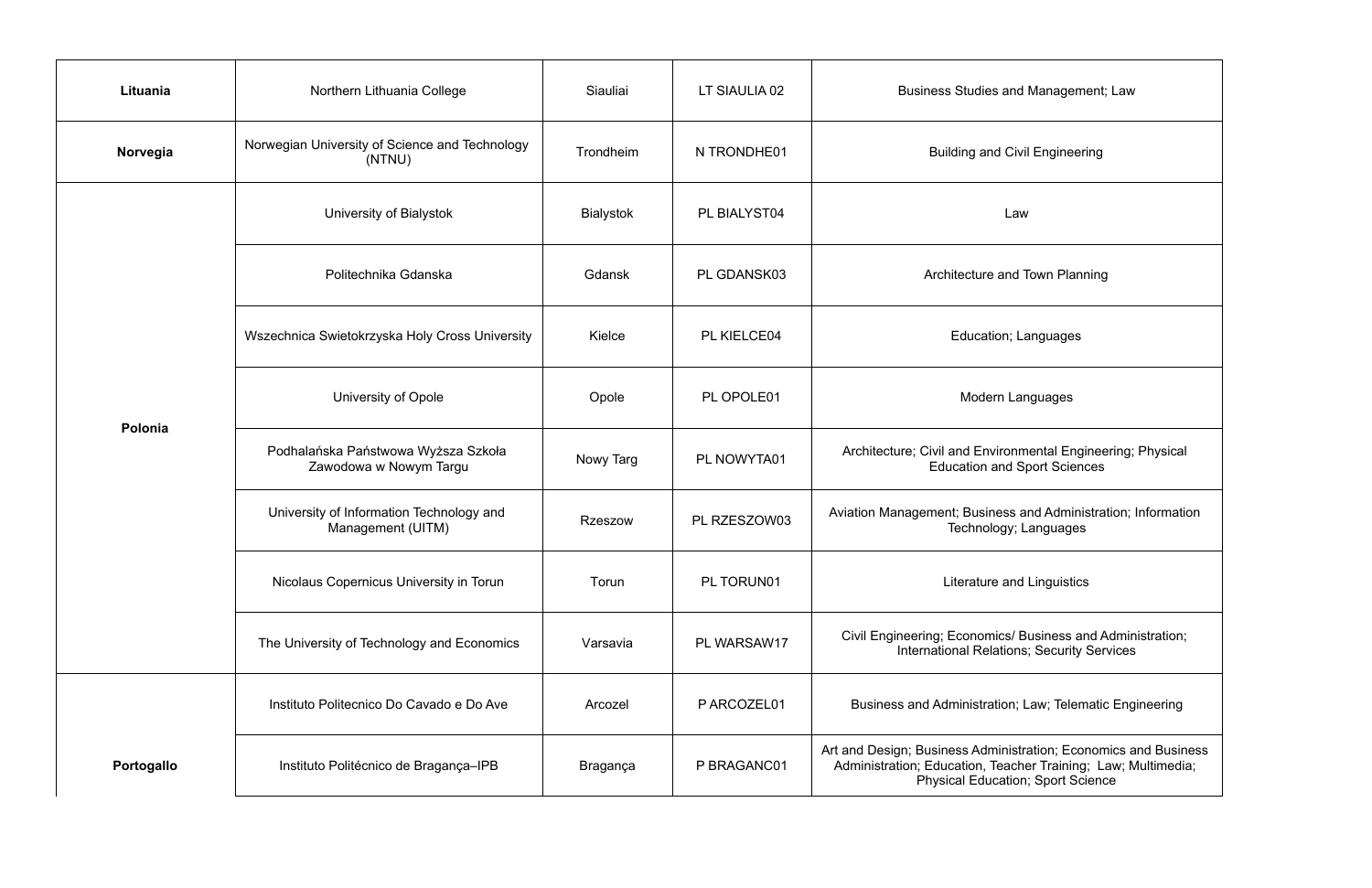|          | Universidade de Lisboa                                                                      | Lisboa             | P LISBOA 109        | Law                                                                                              |  |
|----------|---------------------------------------------------------------------------------------------|--------------------|---------------------|--------------------------------------------------------------------------------------------------|--|
|          | Universidade tras os Montes do Alto Duro                                                    | <b>Vila Real</b>   | P VILA-RE01         | Sports                                                                                           |  |
|          | "Vacile Alecsandri" University of Bacau                                                     | Bacau              | RO BACAU01          | Modern Languages                                                                                 |  |
| Romania  | Universitatea Romano-Americana                                                              | <b>Bucuresti</b>   | <b>RO BUCURES18</b> | Business and Administration; Information and Comunication<br>Technologies                        |  |
|          | University "Dunarea de Jos" of Galati                                                       | Galati             | RO GALATI01         | Business and Administration; Computer Engineering; Economics;<br>Humanities; Law; Sport Sciences |  |
| Slovenia | University of Maribor                                                                       | Maribor            | SI MARIBOR01        | <b>Building and Civil Engineering</b>                                                            |  |
|          | Universidad de Almeria                                                                      | Almeria            | E ALMERIA01         | Law                                                                                              |  |
|          | Universitat de Barcelona                                                                    | Barcellona         | E BARCELO01         | Law                                                                                              |  |
|          | Institut Nacional d'Educacio Fisica de Catalunya<br>(INEFC) de Barcelona                    | <b>Barcellona</b>  | E BARCELO01         | <b>Physical Education; Sport Science</b>                                                         |  |
|          | Universitat Autonoma de Barcelona (UAB)                                                     | <b>Barcellona</b>  | E BARCELO02         | Psychology                                                                                       |  |
|          | Escola Tecnica Superior d'Arquitectura del Valles -<br>Universitat Politecnica de Catalunya | <b>Barcellona</b>  | E BARCELO03         | Architecture and Building                                                                        |  |
|          | Universidad de Castilla La Mancha (UCLM)                                                    | <b>Ciudad Real</b> | E CIUDA-R01         | Sports; Economics.                                                                               |  |
|          |                                                                                             |                    |                     |                                                                                                  |  |

| Law                                                                               |
|-----------------------------------------------------------------------------------|
| Sports                                                                            |
| Modern Languages                                                                  |
| Administration; Information and Comunication<br>Technologies                      |
| ministration; Computer Engineering; Economics;<br>Humanities; Law; Sport Sciences |
| <b>Building and Civil Engineering</b>                                             |
| Law                                                                               |
| Law                                                                               |
| hysical Education; Sport Science                                                  |
| Psychology                                                                        |
| Architecture and Building                                                         |
| Sports; Economics.                                                                |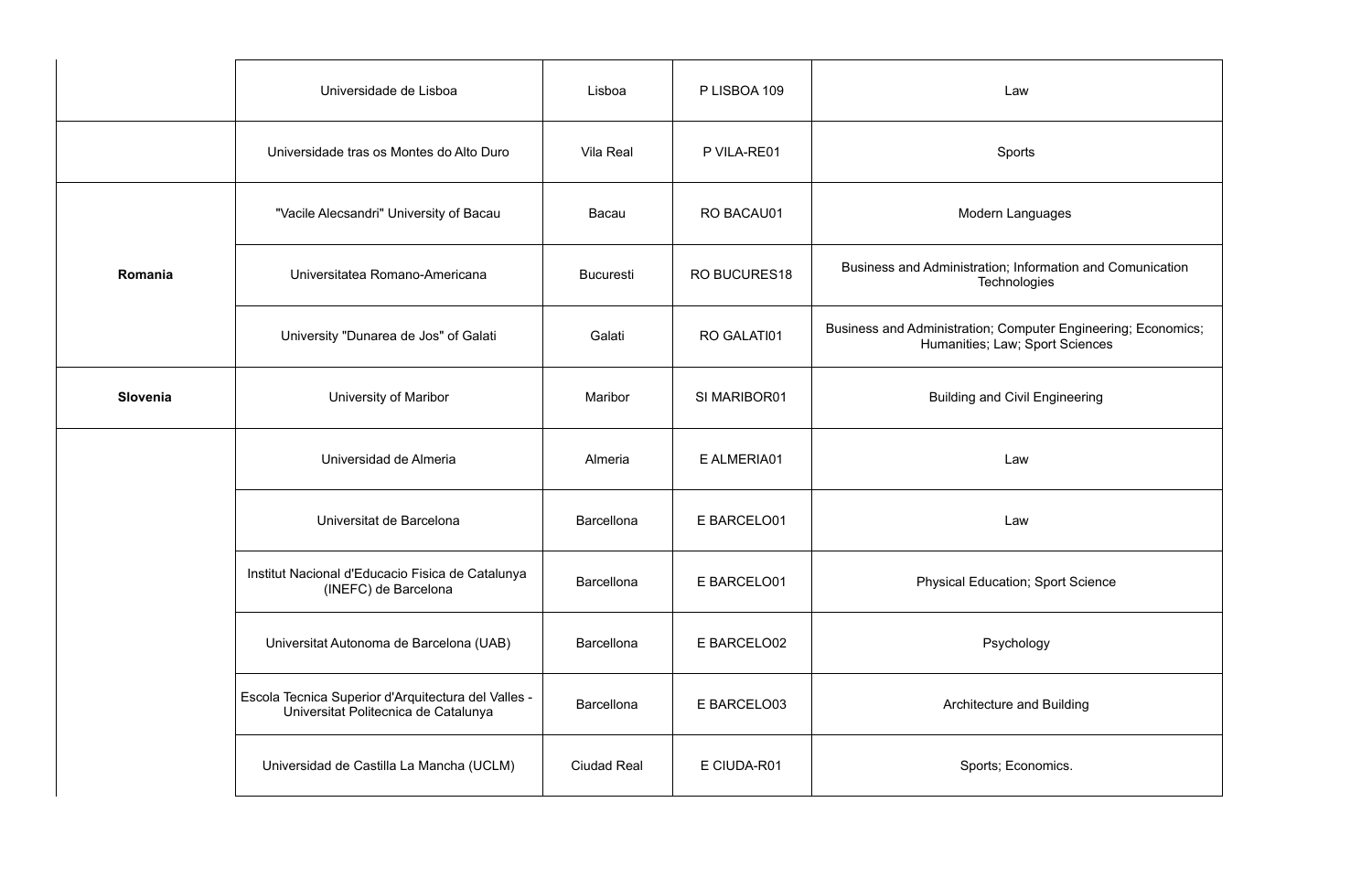**Spagna**

|                      | Universidad del País Vasco                   | Leoia (Bizkaia) | E BILBAO01   | Humanities (History/Archaeology), Languages                                                                                                                                         |
|----------------------|----------------------------------------------|-----------------|--------------|-------------------------------------------------------------------------------------------------------------------------------------------------------------------------------------|
| University of Deusto |                                              | Deusto          | E BILBAO02   | <b>Business</b>                                                                                                                                                                     |
|                      | Universidad de Burgos                        | <b>Burgos</b>   | E BURGOS01   | Education/Teacher Training; Modern Languages                                                                                                                                        |
|                      | Universidad de Cádiz                         | Cadiz           | E CADIZ01    | Humanities (History/Archaeology)                                                                                                                                                    |
|                      | Universidad de Córdoba                       | Cordoba         | E CORDOBA01  | Business Studies; Education; Law; Modern EC<br>Languages/Translation Interpretation; Social Work                                                                                    |
|                      | Universitat de Girona                        | Girona          | E GIRONA02   | <b>Humanities</b>                                                                                                                                                                   |
|                      | Universidad de Granada                       | Granada         | E GRANADA01  | Business Studies; Education/Teacher training; Law; Psychology;<br>Building and civil engineering / Architecture and Town Planning                                                   |
|                      | University of Huelva                         | Huelva          | E HUELVA01   | Economics; Education/Teaching and Training; Psychology; Social<br><b>Work and Counselling</b>                                                                                       |
|                      | Universidad de Jaén                          | Jaén            | E JAEN01     | Business Studies and Management Sciences; Engineering<br>Technology; Law; Modern Languages and Philological Sciences;<br>Physical Education/Sport Science; Psychology and Education |
|                      | Universidad La Laguna                        | La Laguna       | E TENERIF01  | Sociology and Culture Studies; Law                                                                                                                                                  |
|                      | Universidad de la Las Palmas de Gran canaria | Las Palmas      | E LAS-PALO01 | <b>Management and Administration</b>                                                                                                                                                |
|                      | Universidad del País Vasco                   | Leioa (Bizkaia) | E BILBAO01   | Humanities (History/Archaeology); Modern Languages                                                                                                                                  |
|                      |                                              |                 |              |                                                                                                                                                                                     |

| Humanities (History/Archaeology), Languages                                                                                                                                                |
|--------------------------------------------------------------------------------------------------------------------------------------------------------------------------------------------|
| <b>Business</b>                                                                                                                                                                            |
| Education/Teacher Training; Modern Languages                                                                                                                                               |
| Humanities (History/Archaeology)                                                                                                                                                           |
| Business Studies; Education; Law; Modern EC<br>Languages/Translation Interpretation; Social Work                                                                                           |
| <b>Humanities</b>                                                                                                                                                                          |
| Business Studies; Education/Teacher training; Law; Psychology;<br>Building and civil engineering / Architecture and Town Planning                                                          |
| Economics; Education/Teaching and Training; Psychology; Social<br><b>Work and Counselling</b>                                                                                              |
| <b>Business Studies and Management Sciences; Engineering</b><br>Technology; Law; Modern Languages and Philological Sciences;<br>Physical Education/Sport Science; Psychology and Education |
| Sociology and Culture Studies; Law                                                                                                                                                         |
| Management and Administration                                                                                                                                                              |
| Humanities (History/Archaeology); Modern Languages                                                                                                                                         |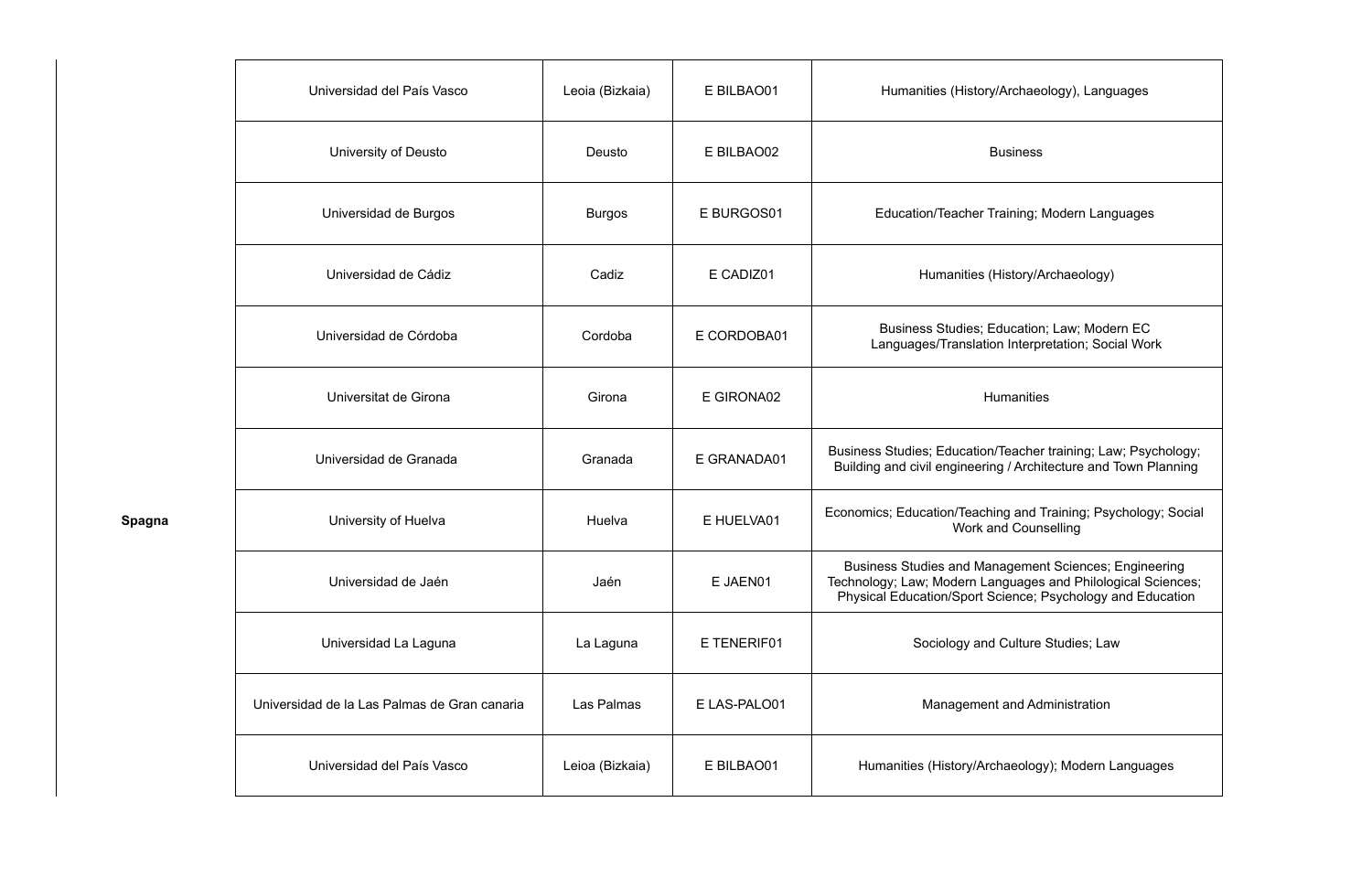| Colegio Universitario Cardenal Cisneros at<br>Madrid<br>Universidad Complutense de Madrid |                           | E MADRID03   | Business; Law; Psychology                                                                                                                                                 |
|-------------------------------------------------------------------------------------------|---------------------------|--------------|---------------------------------------------------------------------------------------------------------------------------------------------------------------------------|
| Universidad de Malaga                                                                     | Malaga                    | E MALAGA01   | Education                                                                                                                                                                 |
| Universidad Católica San Antonio De Murcia                                                | Murcia                    | E MURCIA 05  | Architecture and Building; Business Administration; Civil Engineering;<br>Computer Science; Education; Law; Modern Languages; Physical<br><b>Education, Sport Science</b> |
| Universidade de Santiago de Compostela                                                    | Santiago de<br>Compostela | E SANTIAG01  | Law                                                                                                                                                                       |
| Universidad de Sevilla                                                                    | Siviglia                  | E SEVILLA01  | Humanities (History/Archaeology)                                                                                                                                          |
| Universidad Pablo De Olavide                                                              | Siviglia                  | E SEVILLA03  | Social Services Sciences; Social Education                                                                                                                                |
| Universitat Rovira I Virgili                                                              | Tarragona                 | E TARRAGO01  | Architecture and Building; Education/Teacher Training; Law;<br>Pedagogy; Psychology; Social Education; Humanities (History and<br>Archeology)                             |
| Universidad de Valladolid                                                                 | Valladolid                | E VALLADO01  | Psychology; Social Sciences                                                                                                                                               |
| Universidade de Vigo                                                                      | Vigo                      | E VIGO01     | Business Studies and Management; Education; Law; Physical<br><b>Education/Sport Sciences</b>                                                                              |
| Amasya University                                                                         | Amasya                    | TR AMASYA01  | Architecture and Town Planning                                                                                                                                            |
| Abant Izzet baysal Universitesi                                                           | <b>Bolu</b>               | TR BOLU01    | Psychology - Counselling                                                                                                                                                  |
| <b>Marmara University</b>                                                                 | Istanbul                  | TR ISTANBU05 | Psychology; Education                                                                                                                                                     |